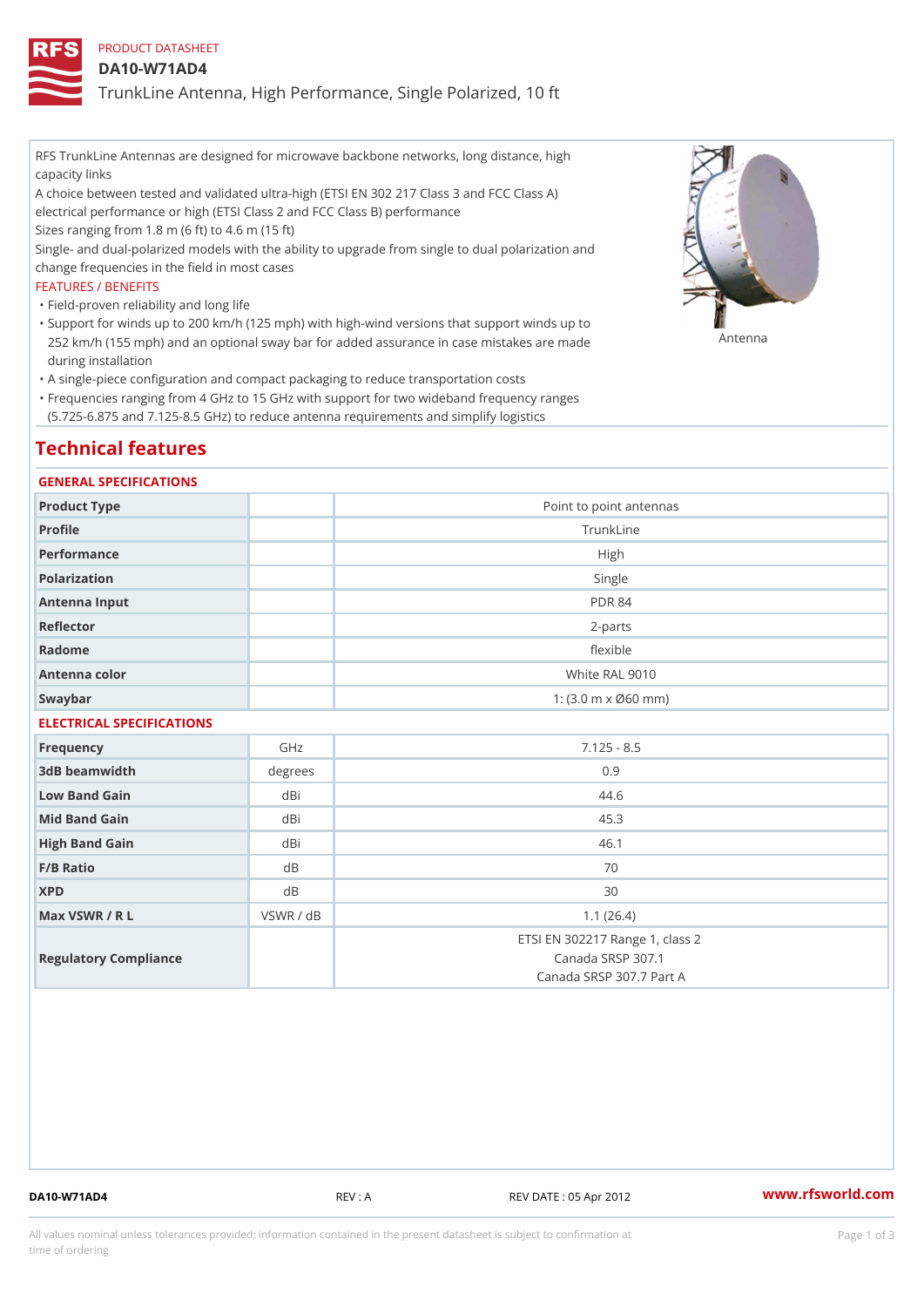# PRODUCT DATASHEET

(in)

m<sub>m</sub> (in)

# DA10-W71AD4

TrunkLine Antenna, High Performance, Single Polarized, 10 ft

| MECHANICAL SPECIFICATIONS                                                            |              |                                                                          |  |  |
|--------------------------------------------------------------------------------------|--------------|--------------------------------------------------------------------------|--|--|
| Diameter                                                                             | ft $(m)$     | 10(3)                                                                    |  |  |
| Elevation Adjustment                                                                 | degrees      | ± 5                                                                      |  |  |
| Azimuth Adjustment                                                                   | degree       | ± 5                                                                      |  |  |
| Polarization Adjustment                                                              | degrees      | ± 5                                                                      |  |  |
| Mounting Pipe Diameter<br>minimum                                                    | $mm$ (in)    | 114(4.5)                                                                 |  |  |
| Mounting Pipe Diameter<br>maximum                                                    | $mm$ (in)    | 114(4.5)                                                                 |  |  |
| Approximate Weight                                                                   | kg (lb)      | 290 (638)                                                                |  |  |
| Survival Windspeed                                                                   | $km/h$ (mph) | 200 (125)                                                                |  |  |
| Operational Windspeed                                                                | $km/h$ (mph) | 190 (118)                                                                |  |  |
| <b>STRUCTURE</b>                                                                     |              |                                                                          |  |  |
| Radome Material                                                                      |              | PVC coated fabric                                                        |  |  |
| FURTHER ACCESSORIES                                                                  |              |                                                                          |  |  |
| optional Swaybar                                                                     |              | 1: SMA-SK-60-3000A (3.0 m x Ø60 mm)                                      |  |  |
| Further Accessories                                                                  |              | SMA-WK-10: Wind Kit<br>SMA-SKO-UNIVERSAL-L : Universal sway bar fixation |  |  |
| MOUNTOUTLINE                                                                         |              |                                                                          |  |  |
| m m<br>$Dimension_A$<br>(in)                                                         |              | 3220(126.8)                                                              |  |  |
| m m<br>$Dimension_B$<br>(in)                                                         |              | 1640(64.6)                                                               |  |  |
| m m<br>Dimension_C<br>(in)                                                           |              | 550 (21.7)                                                               |  |  |
| $Dim_D - D -$<br>m <sub>m</sub><br>$114$ m m (4.5 _ ir ) $\sqrt{$ im $\cdot$ $\cdot$ |              | 190(7.5)                                                                 |  |  |
| m m<br>$Dimen sion _E$                                                               |              | 370 (14.6)                                                               |  |  |

Dimension\_F

1440 (56.9)

DA10-W71AD4 REV : A REV DATE : 05 Apr 2012 [www.](https://www.rfsworld.com)rfsworld.com